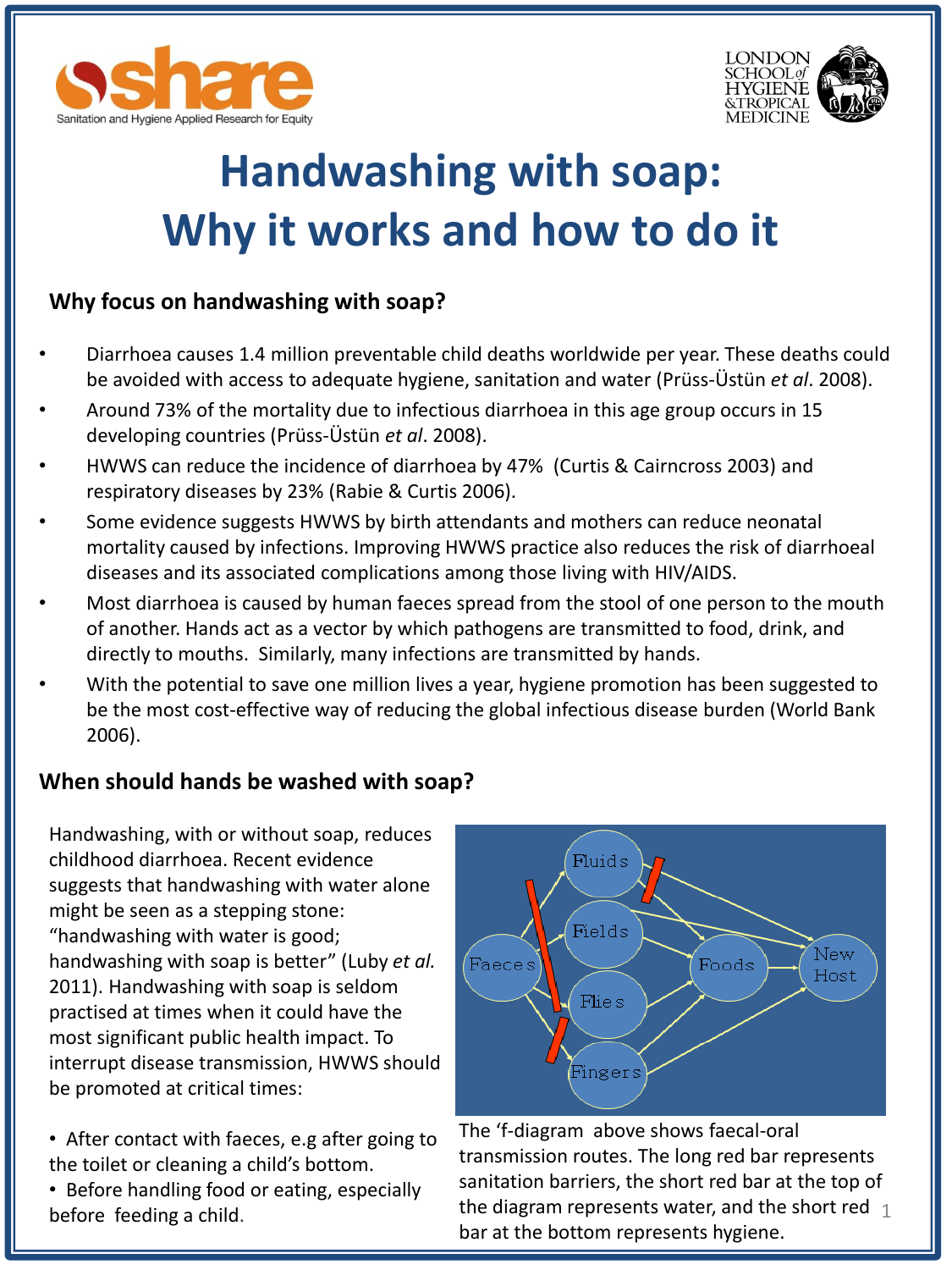





### **Whose behaviour should change?**

- Mothers and caregivers are the usual target of behaviour change campaigns because their actions have the greatest implications for a child's health.
- Schoolchildren are another common target group. Handwashing with soap can have a positive impact on a child's education by reducing school absenteeism (Bowen *et al*. 2007).
	- Schoolchildren can also be used as an instrument of change in their household. To be effective, school programmes need to have adequate handwashing facilities and provide soap.

#### **Behaviour change: Why it's difficult and how to do it**

- **Changing behaviour has never been easy:** It is determined by many factors, including habits and motivations.
- **Raising germ awareness is not enough:** Hygiene promotion campaigns have traditionally focussed on educating people about germs and the value of soap. Evidence suggests that such approaches may raise germ awareness, but are unlikely to lead to substantial behaviour change.
- **A "bottom-up" approach is necessary:** An understanding of the current habits, motivations and factors constraining handwashing practice are essential. Formative research conducted by Curtis and colleagues (2009) in 11 developing countries has shown that key triggers for handwashing with soap are unrelated to health; people are typically motivated by feelings of disgust (due to presence of visible dirt or other contamination of their hands), affiliation (desire to conform and belong), nurture (desire to care for children) and comfort (desire to remove sticky/smelly substances from hands). Other factors affecting handwashing behaviour include how habitual the practice is, environmental constraints such as lack of water, and access to handwashing facilities.
- **Tailor-made messages are needed:** Appropriate, effective, and context-specific behaviour change messages need to be developed for the target population.
- **Simple messages work:** Research suggests that delivering single messages is easier and can have a bigger impact than multiple behaviour change approaches.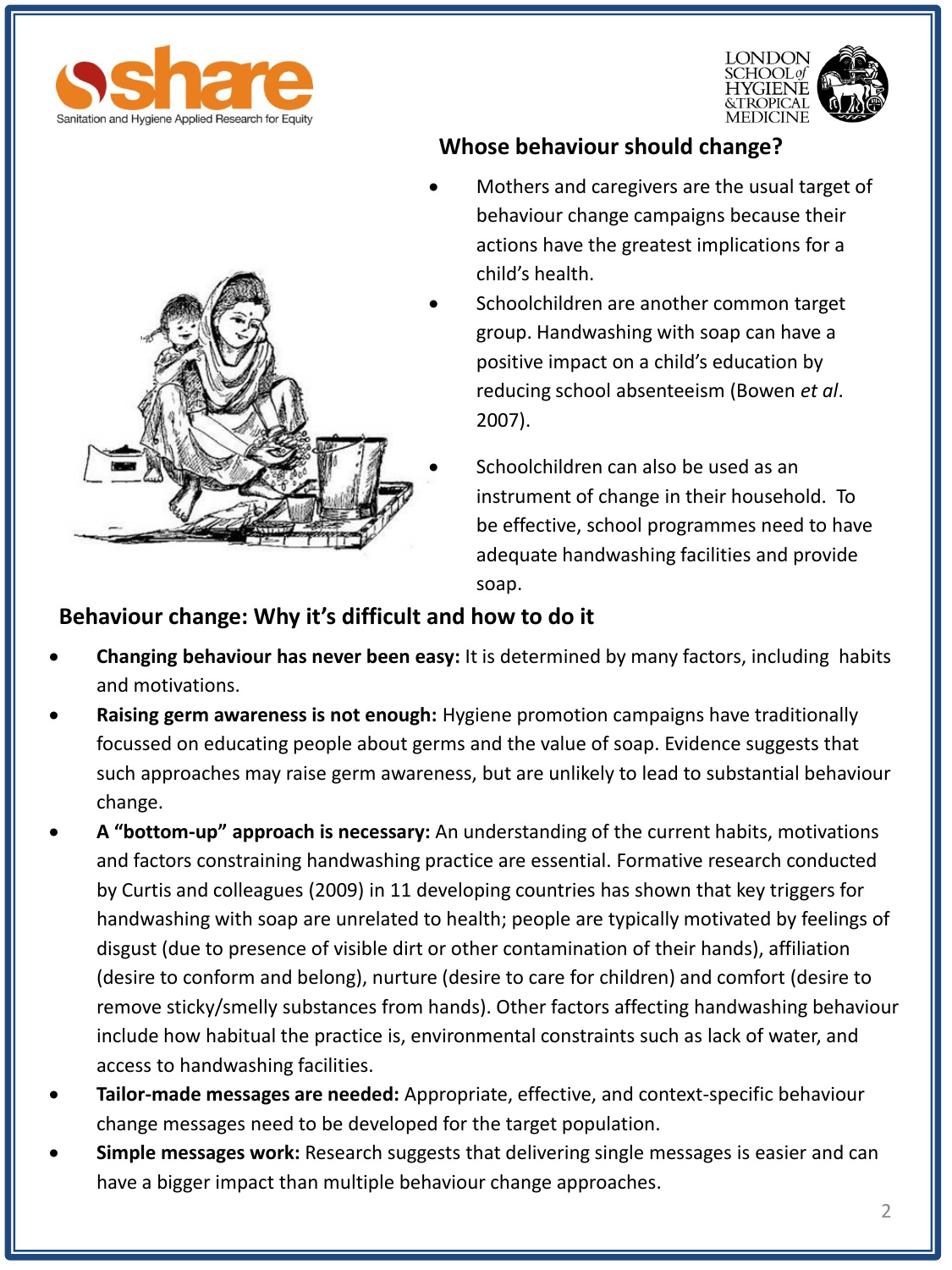



#### **How to promote handwashing with soap**

 Conduct formative research to understand the interests, needs, opportunities and motivations of your target group – one size does not fit all. Consider using a range of methods to investigate, e.g. interviews, questionnaires and focus group discussions.

Keep messages simple and tailored to the needs and motivations of your target group.

Will you take food from someone doesn't wash her hands with soap or going to toilet? ......I Won't.



*doing it - SOCIAL NORM good manners - NURTURE* 

**More and More people in your village** are using soaps to wash hands. Do you?



*Could depict contamination or Could also include pledging in public, Headteacher could send home use graphic images, e.g. use giving households badges: "this is a letter asking mothers to a glow germ demo kit handwashing household" support a school campaign to* 

*E.g. Elicit feelings of DISGUST Make people feel everyone is Remind mothers to teach children* 



*ingrain habits early*



- Visit [www.choosesoap.org](http://www.choosesoap.org/) for more details on the posters above and the rest of the Choose Soap handwashing toolkit, including information on family pledging, an animated film and village signage. The activities can be carried out in households, schools, communities and by the mass media.
- Minimise environmental barriers by ensuring convenient access to water and soap, e.g by providing handwashing stations and cues such as soap dishes. Consider acceptability of design.
- 3 Monitor campaign for effectiveness. Pay particular attention if the campaign is integrated in other programmes. Are stakeholders and key players on board?